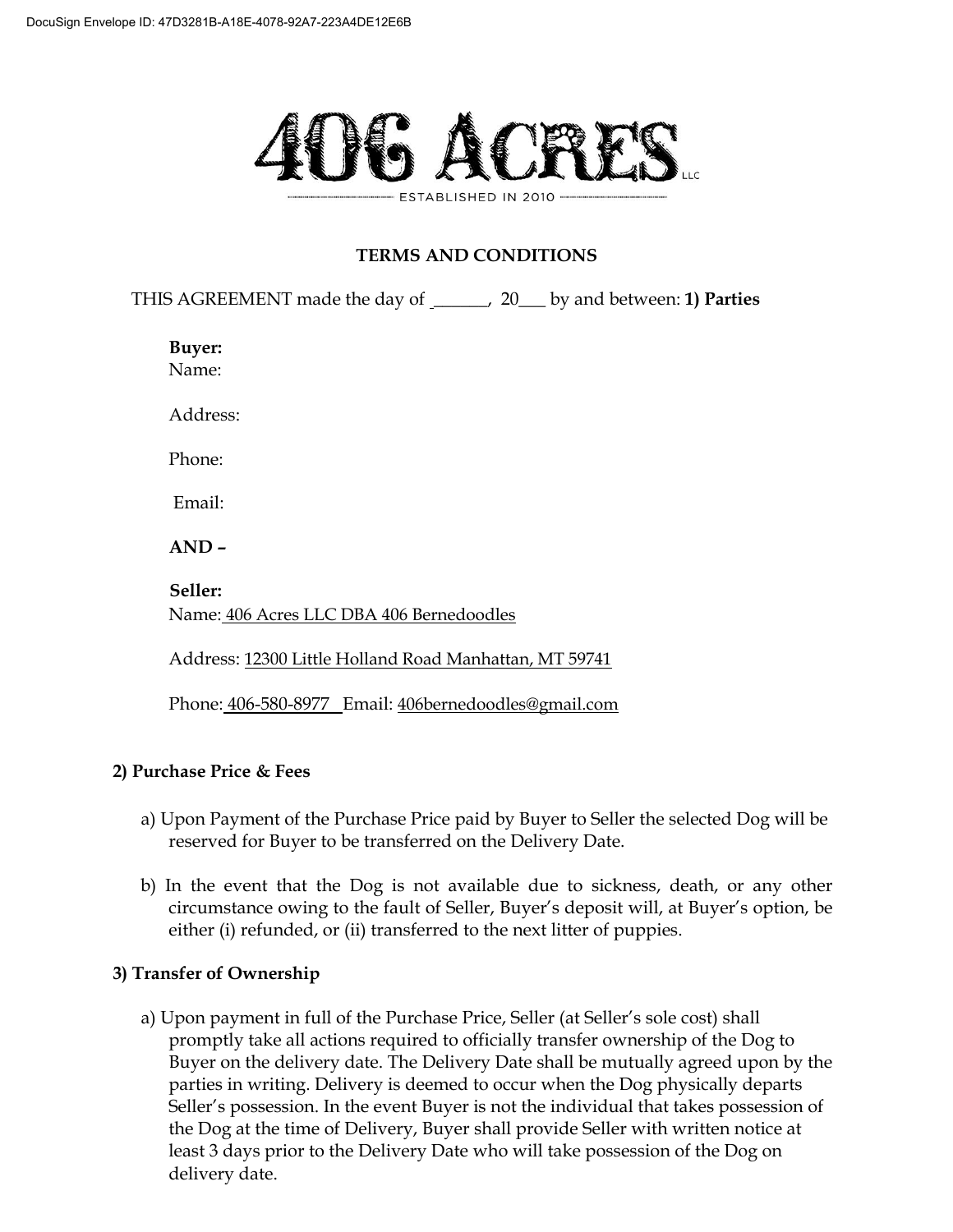#### Page 1 of 5

b) Upon Delivery of the Dog as provided herein, Seller shall no longer have any liability for the Dog or the Dog's well-being.

## 4) Seller's Representations and Warranties

Seller represents and warrants to Buyer that:

- a) Seller is the legal and true owner of the Dog and that Seller has full right and authority to sell the Dog.
- b) The Dog is being sold free and clear of any lien, security interest, charge or other encumbrance.
- c) The Dog is in good health and free of communicable diseases at the time of this sale.
- d) The Dog is sold with a congenital/genetic health guarantee. Buyer has 72 hours from leaving the Seller to have the Dog examined by a licensed veterinarian, at Buyer's sole cost. If the Dog fails the examination, Buyer may return the Dog, with a written statement from the veterinarian, for a full refund. Failure by Buyer to have the Dog examined within the 72 hour period will nullify this warranty. If Buyer chooses to keep the Dog despite a failed examination, no replacement will be given and all medical costs and treatment are sole responsibility of the Buyer. In the event Buyer returns the Dog to Seller, Buyer will be responsible for all transportation costs for the Dog's return.
- e) This Guarantee does NOT cover hernias or joint related problems. Hernias are common in the breed and are not generally considered a health risk.
- f) Seller will NOT replace or refund the Dog due to heat stroke, abuse/neglect, or improper socialization. The health warranty does not cover illness due to foreign objects ingested, physical injury, or sickness due to animal born or transmittal diseases. Buyer is responsible for all medical costs of the Dog. This guarantee covers only the original Buyer and is not transferable.
- g) In the event a congenital defect or genetic disease is identified and will need treatment within the first two years of the  $\log$ 's life, Seller will reimburse Buyer up to \$3000.00 for treatment. Buyer shall provide written notice to Seller of the defect or disease including documentation from a licensed veterinary who identified the disease or defect. Buyer shall pay the costs of the Dog's treatment and may then submit receipts for said treatment to Seller for reimbursement. Seller will make the reimbursement payment within 10 days of receiving the receipts. Buyer will only be reimbursed for treatment payments actually made.
- h) To ensure that Buyer does not euthanize the Dog, or otherwise abandon it, or take it to an animal shelter, Seller will take the Dog back at any time during the Dog's lifetime. Seller will not issue a refund or provide another Dog to Buyer unless the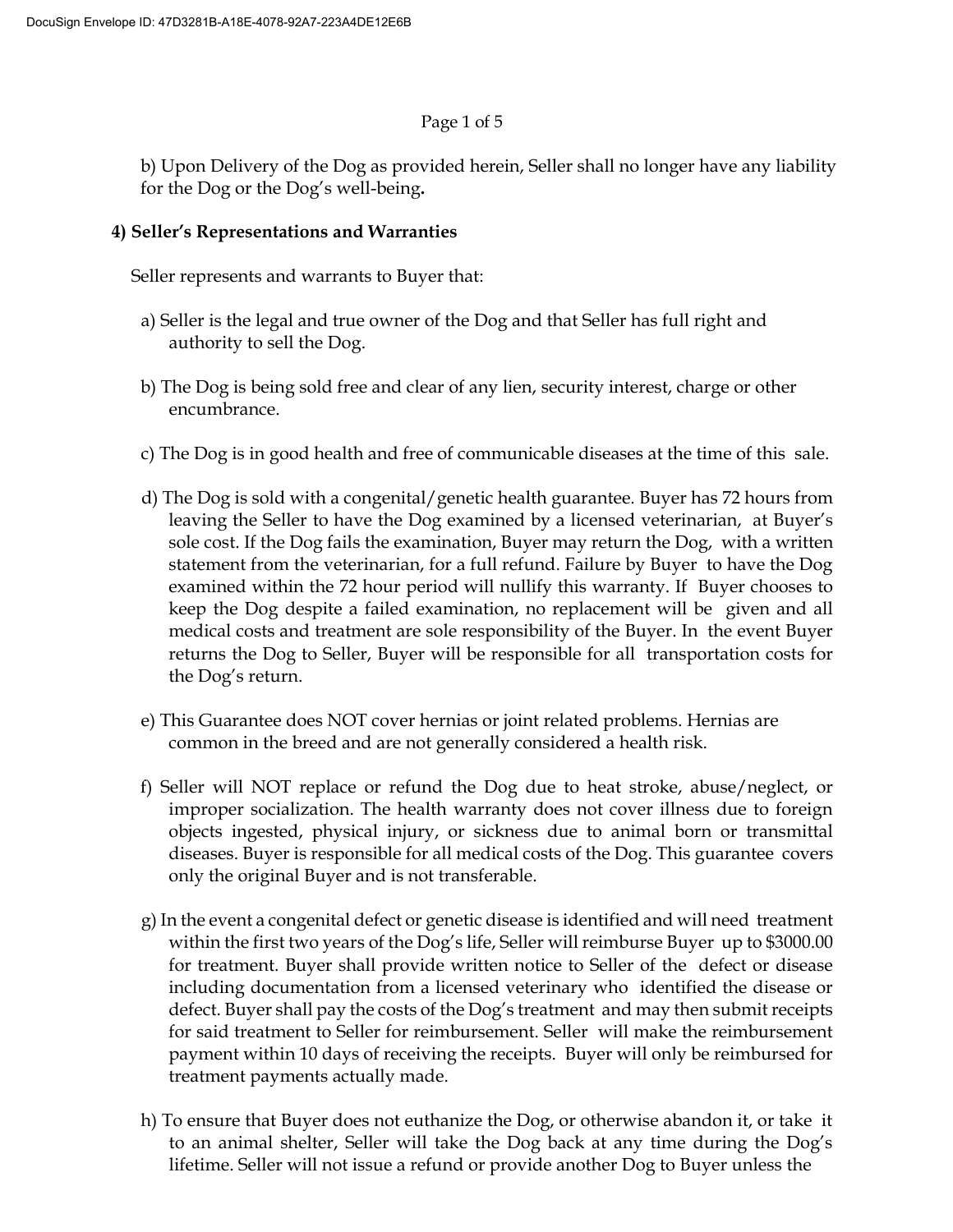#### Page 2 of 5

Dog's return was a result of any misrepresentation on the part of Seller with respect to the Dog's health.

#### **5) Fitness of Purpose**

The Dog was bred as a companion animal, and Seller does not provide any warranty as to the Dog's fitness for any specific purpose, including obedience trials, and/or show ring performance.

### **6) Dog Characteristics**

Seller does not guarantee the color, size or coat type of the Dog.

### **7) Buyer's Representations**

Buyer represents to Seller that:

- a) Buyer will have the Dog spayed or neutered by the age of 1 year or before.
- b) The Dog will reside with Buyer only as a companion pet to Buyer and Buyer's family. The Dog will not be used for breeding under any circumstance.
- c) Buyer will keep the Dog in an enclosed area of adequate size, and will not allow the Dog to roam at will. Buyer will not keep the Dog chained or tethered or permanently house the Dog in a kennel.
- d) Buyer will provide the Dog with nutritious food and proper and necessary veterinary care, including de- worming, heartworm prevention and regular vaccinations (including rabies).
- e) Buyer is not acting as agent for any other person or business in the purchase of the Dog.
- f) Buyer will not sell, give, or release the Dog to a pet shop, retail store, dog dealer, animal testing facility, research facility, or an agent for any such business or facility.
- g) In the event Buyer sells the Dog to a new owner, Buyer shall ensure, in writing, that the new owner agrees, in writing, to comply with these Terms and Conditions. Buyer shall provide Seller written notice of the sale including contact information for the new owner.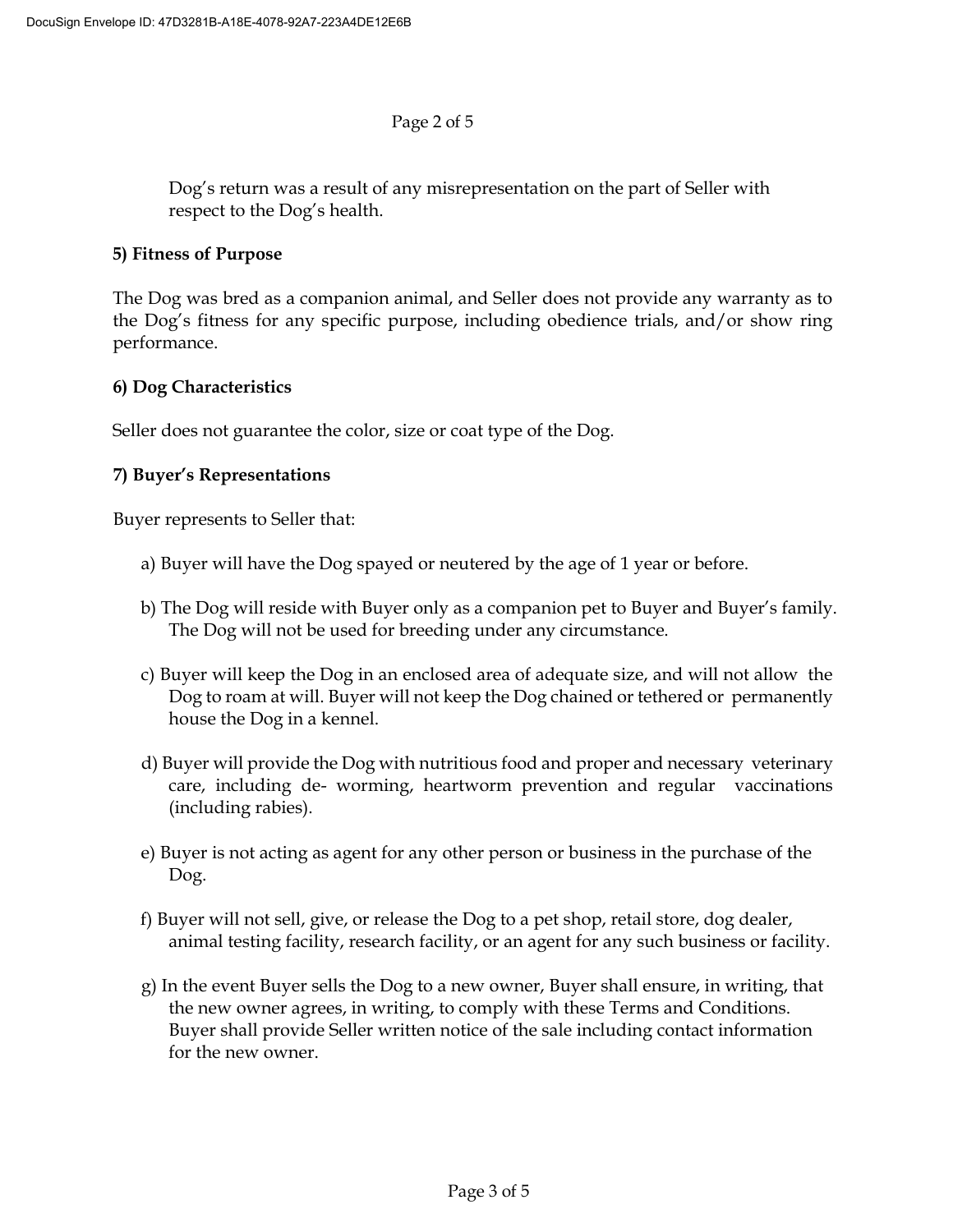## **8) Disclosure of Wellbeing Information**

In general, the Dog is a new breed and information regarding its wellbeing is important to Seller. Buyer shall provide a photo of the Dog and a general update to Seller when the Dog is 3 months, 6 months, 1 year and 2 years old.

- a) The update shall include:
	- i) Information regarding the Dog's personality,
	- ii)how training is progressing,
	- iii) weight,
	- iv) coat
	- v) color, and
	- vi) any other pertinent information.
- b) Buyer agrees any pictures and update information Buyer provides to Seller is released to Seller for Seller to use at Seller's sole discretion.

## **9) Indemnity and Release**

If any action or failure to act on the part of Buyer shall result in any claim, suit, loss, damage, injury, death, or liability, Buyer agrees to defend, indemnify, and hold Seller harmless and to pay all of Seller's costs and expenses, including reasonable legal fees, any amount paid in settlement and any award or judgment with respect thereto. Buyer releases Seller from any and all liability, costs or damages caused by the Dog after placement with Seller, including but not limited to damage to or destruction of property, and injury to any person.

## **10) Limitation of Action**

Any action or claim brought by Buyer against Seller for breach of this Agreement or for loss due to negligence must be brought within one (1) year of the date such claim or loss occurs.

## **11) Governing Law**

This Agreement shall be governed by and construed in accordance with the laws of Montana. Venue for action regarding these Terms and Conditions is in Gallatin County, Montana.